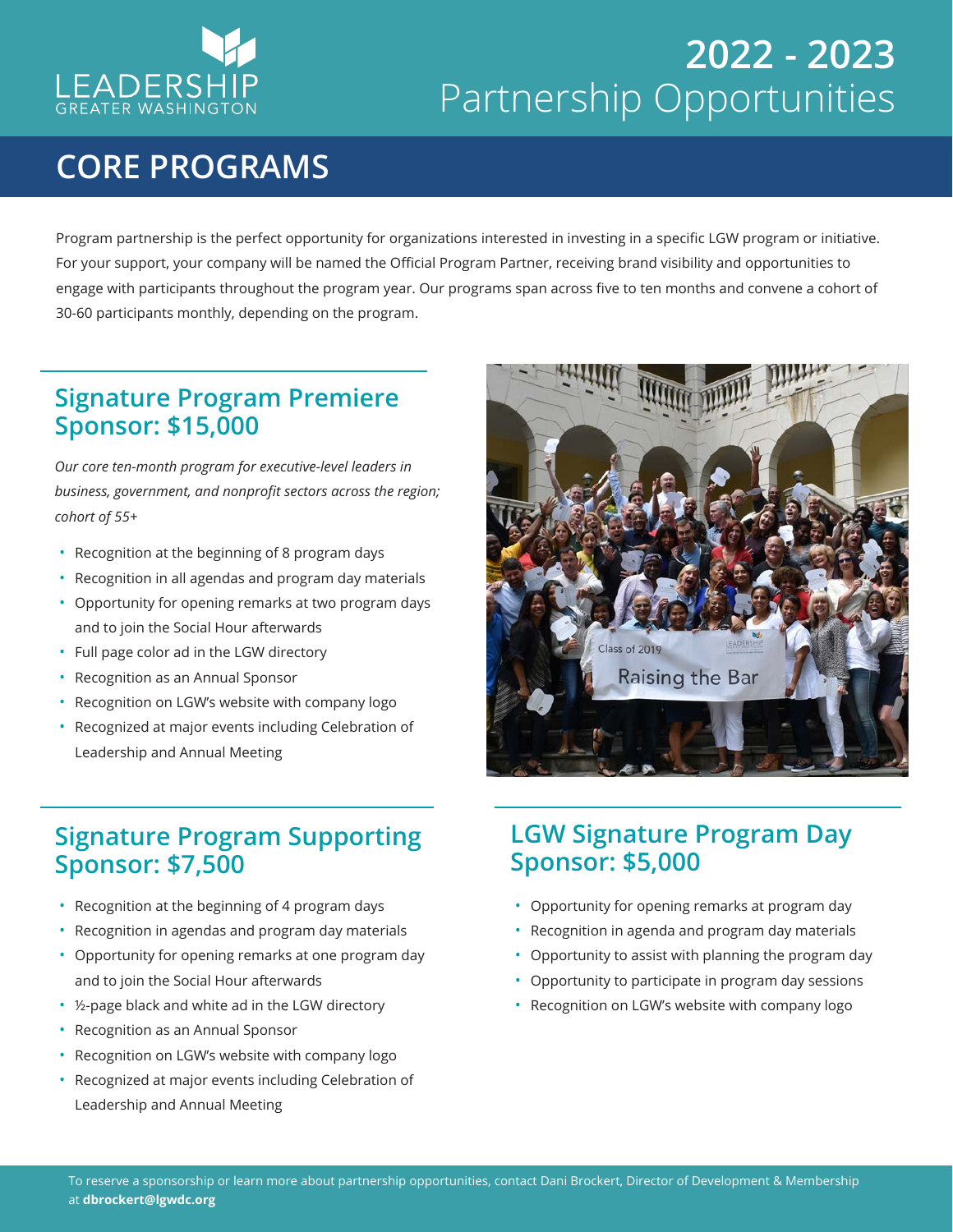## **2022-2023** Partnership Opportunities

## **CORE PROGRAMS**

#### **Rising Leaders Program Sponsor: \$10,000**

*A five-month program that develops mid-level professionals and provides them with practical tools and knowledge to succeed as leaders; cohort of 30+* 

- One participant in the Rising Leaders program at no additional cost
- Recognition at the beginning of all 5 program days
- Opportunity for opening remarks at one program day and to join the Social Hour afterwards
- Recognition in all agendas and program day materials
- Recognition as an annual sponsor
- Recognition on LGW's website with company logo
- Recognized at major events including Celebration of Leadership and Annual Meeting

#### **Youth Leadership Program Sponsor: \$5,000**

*A five-month, interactive youth leadership development and community education program for high school sophomores and juniors; cohort of 35+*

- Recognition at the beginning of all 5 program days
- Recognition in all agendas and program day materials
- Opportunity for opening remarks at one program day
- Recognition as an annual sponsor
- Recognition on LGW's website with company logo
- Recognized at major events including Celebration of Leadership and Annual Meeting



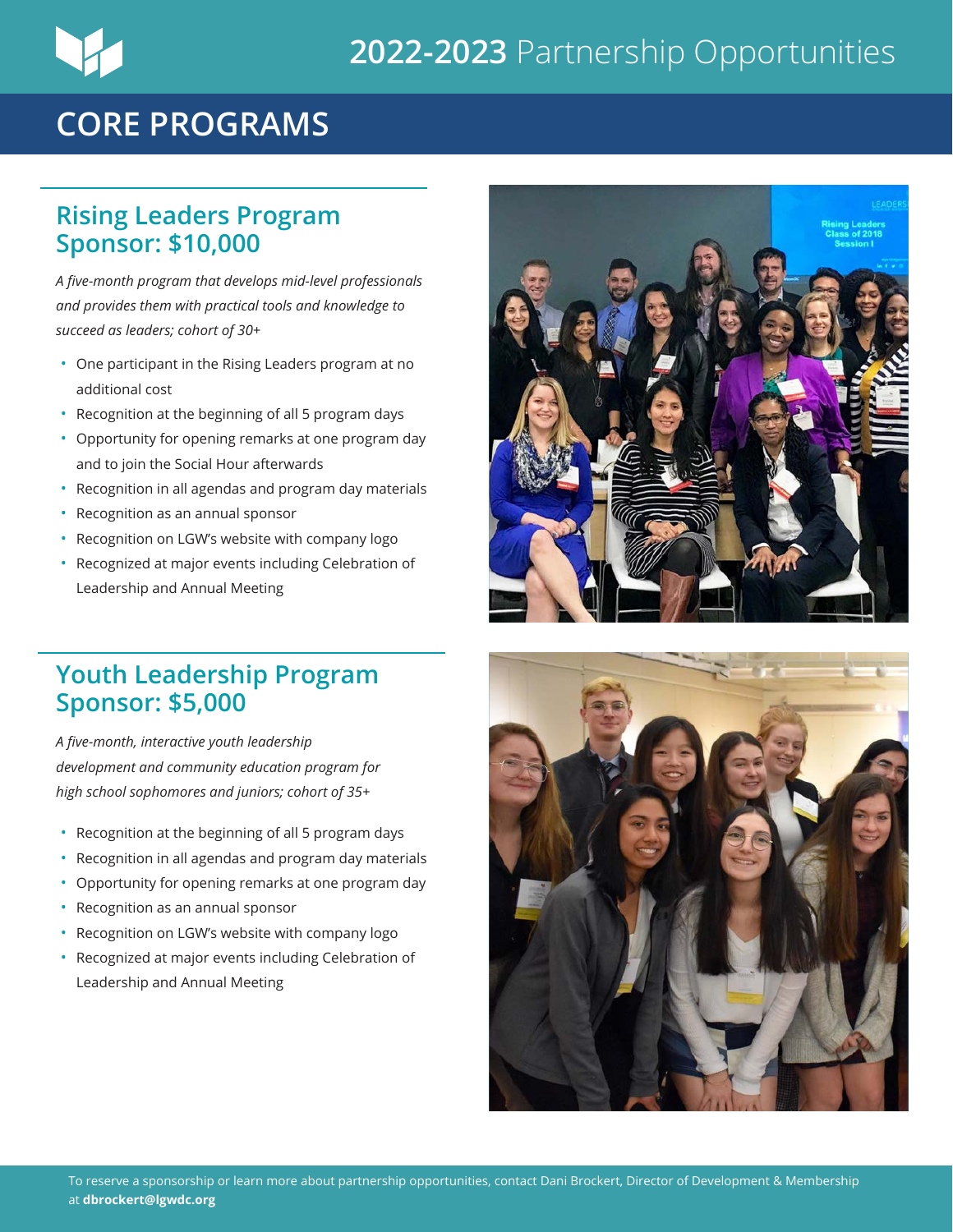

## **Anti-Racist Leadership Series**

Leadership Greater Washington's Anti-Racist Leadership Series helps participants build opportunities for anti-racism, racial reconciliation, advocacy, and activism in our organizations, communities, and society. Over 700 cross-sector leaders have participated in LGW's Anti-Racist leadership series to date. Join us to play a key role in dismantling systemic racism and help others create more inclusive work cultures.

## **Anti-Racist Leadership 101 Sponsor: \$10,000**

*Our introductory six-session series on taking anti-racist awareness into action through ally-ship, advocacy, and activism.*

- Up to 25 employees can participate in the program at no additional cost
- Recognition at the beginning of all 6 program sessions
- Recognition in email marketing
- Recognition as an annual sponsor
- Recognition on LGW's website with company logo
- Recognized at major events including Celebration of Leadership and Annual Meeting

## **Anti-Racist Leadership 301 Sponsor: \$5,000**

*Our advanced three-session series on building an Anti-Racist organization for those who have completed both the 101 and 201 series.*

- Up to 10 employees can participate in the program at no additional cost
- Recognition at the beginning of all 3 program sessions
- Recognition in email marketing
- Recognition as an annual sponsor
- Recognition on LGW's website with company logo
- Recognized at major events including Celebration of Leadership and Annual Meeting

## **Anti-Racist Leadership 201 Sponsor: \$5,000**

*Our advanced three-session series with further explorations into creating Anti-Racist organizations, for participants who have completed the 101 series.*

- Up to 10 employees can participate in the program at no additional cost
- Recognition at the beginning of all 3 program sessions
- Recognition in email marketing
- Recognition as an annual sponsor
- Recognition on LGW's website with company logo
- Recognized at major events including Celebration of Leadership and Annual Meeting

## **Testimonial From A Sponsor**

*"As an executive search firm focused on the nonprofit sector, Good Insight is actively building an antiracist approach to our consulting work. Our team is committed to examining and undoing harmful hiring practices that present barriers to career advancement for leaders of color, from understanding biases to developing racially diverse networks of talent across our sector. We were pleased to join LGW and its participants to further refine our framework for a more just and equitable executive search practice, and appreciate the rich dialogue and learning presented by the sessions."*

**– Carlyn Madden ('21), CEO, Good Insight**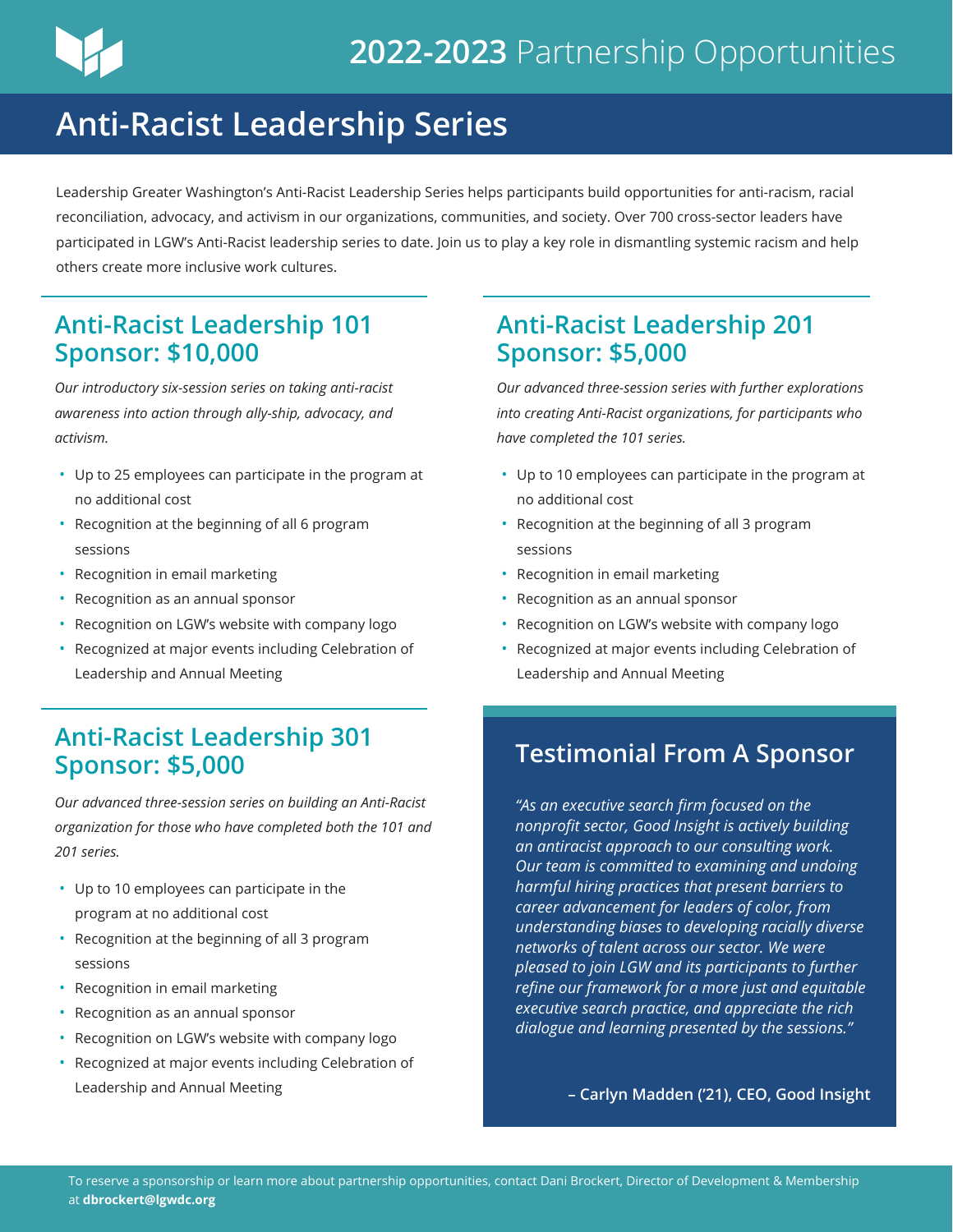## **LGW Events**

The Leadership Greater Washington vision is rooted in connection and collaboration, and our events are essential in making that happen. From member-based social gatherings to thought leadership series and informative webinars open to all, these events are a prominent, outward-facing component of the LGW mission.

### **LGW DMV Bridge Journey Sponsor: \$25,000**

*Our three-part experience revealing the civil rights history of the DMV region. Each journey will feature trips to Maryland's Eastern Shore; Richmond, VA; and Washington, DC for up to 35 people.*

- Three tickets (total) for the spring and/or fall series
- Opportunity to welcome participants for the spring and fall series
- Sponsorship Recognition with logo on all promotional materials for the spring and fall series including:
	- Promotional emails to LGW members and the broader community
	- Bridge Journey event webpage
	- Promotional social media posts
	- Event agendas
	- All correspondence to event participants
- Full-page color ad in the 2023 LGW Member Directory
- Recognition on LGW's website with company logo
- Recognized at major events including Celebration of Leadership and Annual Meeting

#### **Programs with a Purpose: \$10,000**

*LGW's live book talk series featuring best-selling and emerging authors (in partnership with Hooks Book Events). Participants numbers range between 45-70.* 

- Opportunity to provide input on topics/authors
- Sponsorship acknowledgment in opening remarks of each quarterly session
- Opportunity to interview an author at one session
- Sponsorship recognition on all related promotional materials and event webpage
- 25 books by the featured author of each session sent to participants of your choice
- Recognition as an annual sponsor
- Recognition on LGW's website with company logo
- Recognized at major events including Celebration of Leadership and Annual Meeting

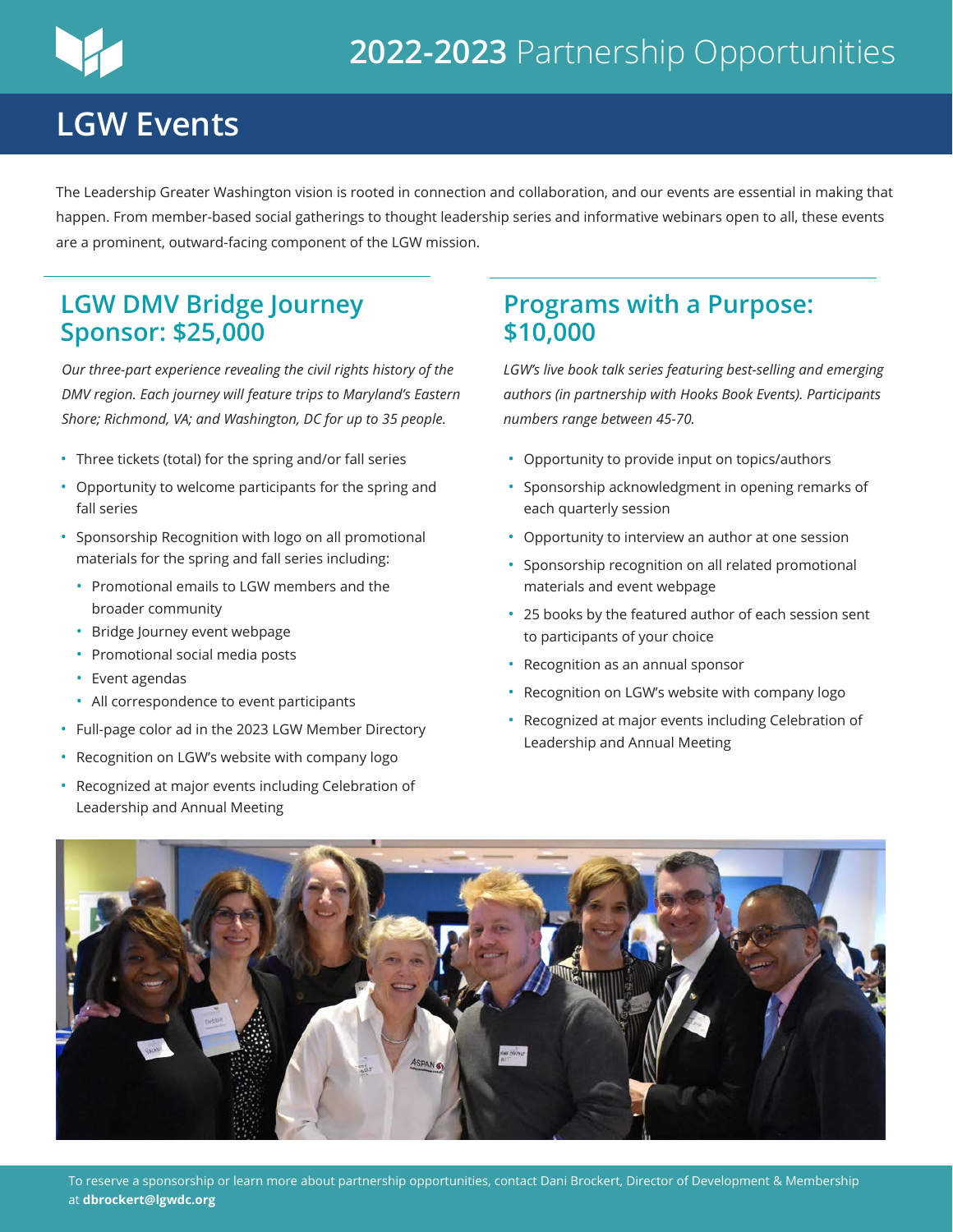

## **LGW Events**

## **Frontline Conversations: \$5,000**

*Our quarterly live interview series hosted by President and CEO, Doug Duncan, amplifying the voices and perspectives of the visionary influencers of LGW. Participants from around the region and the world range between 40-300 depending on speaker and topics.*

- Opportunity to be interviewed and featured in a Frontline Conversation
- Sponsorship recognition on all promotional materials and event webpage
- Sponsorship acknowledgment in opening remarks of each session
- Ongoing sponsorship recognition through video views and streams on YouTube and other platforms
- Recognition as an annual sponsor
- Recognition on LGW's website with company logo
- Recognized at major events including Celebration of Leadership and Annual Meeting

## **Leadership Today: \$10,000**

*Our interactive once-monthly virtual series with global thought leaders and local experts, focused on leadership skills, and purpose-driven impact. Participants range between 35-100.*

- Sponsorship recognition on all promotional materials and event webpage
- Sponsorship acknowledgment in opening remarks of each session
- Ongoing sponsorship recognition through LGW's online media platforms
- Recognition as an annual sponsor
- Recognition on LGW's website with company logo
- Recognized at major events including Celebration of Leadership and Annual Meeting

## **Lunch Around Town: \$15,000**

*A monthly opportunity for members to network, engage in meaningful conversations about current events in our region and discuss their LGW experience. An intimate gathering of 20 for meaningful networking.* 

- Speaking opportunity at each session
- Attendee contact information provided for follow up after each lunch
- Sponsorship recognition on all promotional materials and event webpage
- Recognition as an annual sponsor
- Recognition on LGW's website with company logo
- Recognized at major events including Celebration of Leadership and Annual Meeting

## **Member Workshops: \$5,000**

*Our series of interviews and webinars featuring LGW's greatest asset: our members. Learn their lessons in leadership, and how they approach issues within their own organization, industry, and region.*

- Sponsorship recognition on all promotional materials and event webpage
- Sponsorship acknowledgement in opening remarks of each session
- Ongoing sponsorship recognition through LGW's online media platforms
- Recognition as an annual sponsor
- Recognition on LGW's website with company logo
- Recognized at major events including Celebration of Leadership and Annual Meeting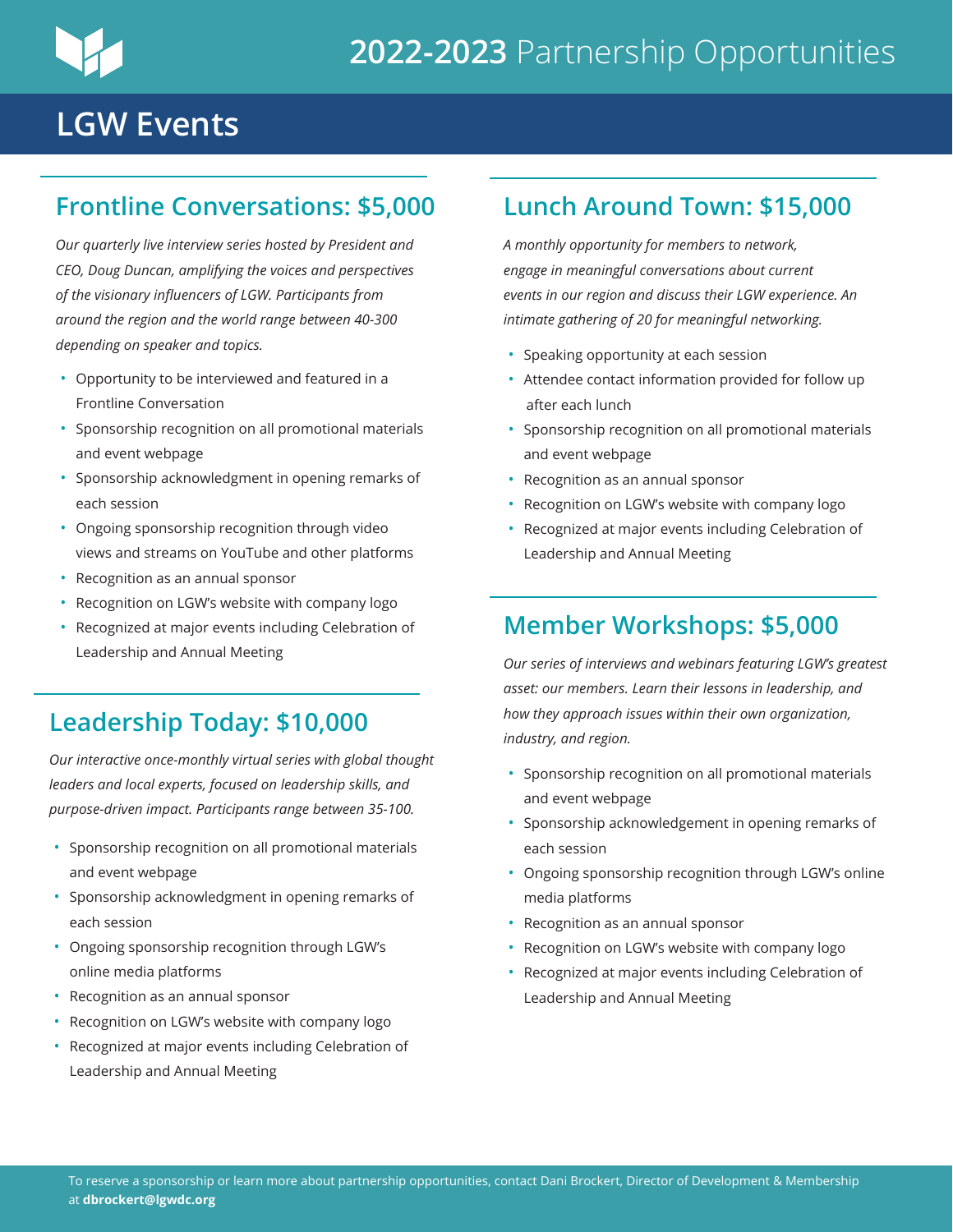## **Annual Partnerships**

### **LGW Directory Sponsorship: \$10,000**

*This member-exclusive resource features information for more than 1,900 prominent executive leaders committed to advancing our region. Sent to 650+ active members each year.*

- Full page color ad on outside Back Cover
- Full page color ad on inside Front Cover
- Organization name and sponsor acknowledgment on every other page of the directory
- Recognition as an annual sponsor
- Recognition on LGW's website with company logo
- Recognized at major events including Celebration of Leadership and Annual

### **Supporter Annual Sponsorship: \$5,000**

- Full page color ad in the Member Directory
- Recognition as an annual sponsor
- Recognition on LGW's website with company logo
- Recognized at major events including Celebration of Leadership and Annual Meeting

## **The Weekly Lead: \$10,000**

*LGW's weekly email sent 52 times a year to over 650 members and contacts, informing them of upcoming events, opportunities, and updates from LGW.*

- Logo featured at the top of each weekly member newsletter
- 1/2 page black and white ad in the LGW Directory
- Recognition as an annual sponsor
- Recognition on LGW's website with company logo
- Recognized at major events including Celebration of Leadership and Annual Meeting

## **Lessons In Leadership: \$10,000**

*Lessons in Leadership brings together vital leaders in our community to tell the stories that shaped them during these quarterly sessions.*

- Exclusive Sponsorship of Lessons in Leadership
- Recognition at the beginning of each event
- Team members invited to attend each event
- Recognition on all event promotional materials
- Ongoing sponsorship recognition through video views and streams on LGW's online media platforms
- Opportunity to interview the guest regional leader at each session
- Recognition as an annual sponsor
- Recognition on LGW's website with company logo
- Recognized at major events including Celebration of Leadership and Annual Meeting